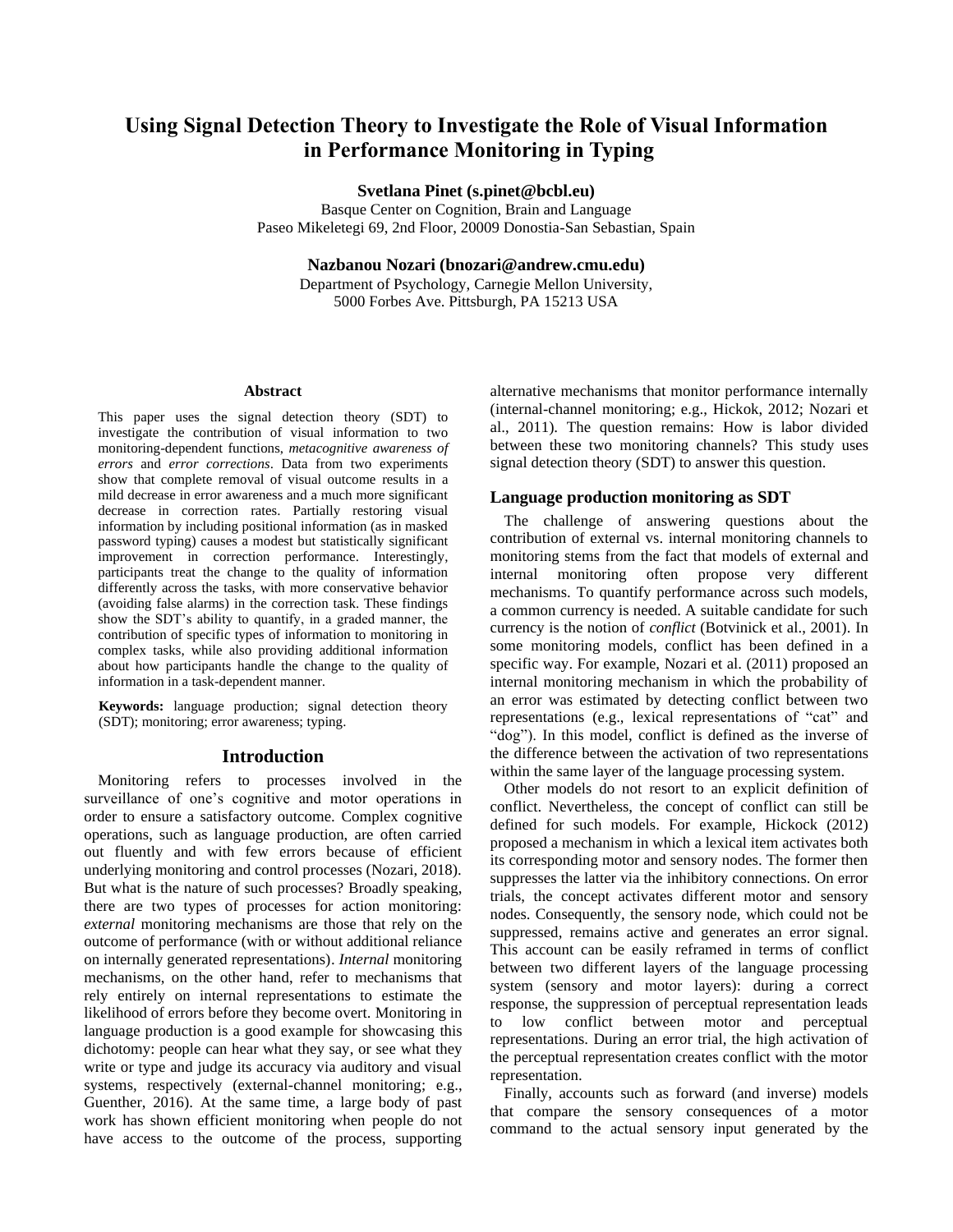outcome (hence their categorization as external-channel models by our definition), effectively calculate conflict between predicted and sensory inputs within the same layer of the language processing system (Guenther, 2016). In short, the notion of conflict can be used more broadly to capture something essential about monitoring: regardless of the specific mechanism, the predictions of all the monitoring models can be quantified as *higher conflict (within or between layers of representation) on error compared to correct trials*.

The advantage of defining a common currency across different monitoring accounts is that a unified framework can be created to answer questions that are not specific to individual mechanisms, but instead encompass multiple monitoring mechanisms. Specifically, we are interested in whether —and to what extent— removing the outcome of production affects monitoring performance. This question, by definition, requires starting with a framework in which both external and internal monitoring mechanisms contribute to the process, and investigating the change to performance when the impact of one is reduced. Figure 1 shows this general framework in SDT terms. Production can have two possible outcomes: correct and error trials. Over many trials, two distributions emerge based on these response types. Importantly, the two distributions are, on average, associated with different values of conflict (see above for a model-independent definition of conflict). Monitoring can thus be viewed as a decision (albeit implicit) based on the amount of conflict. This decision, according to SDT, is determined by two factors: the distance between the two distributions, indexed by *d́',* and the location of the criterion *c* (defined as the number of standard deviations



Figure 1. Monitoring in the SDT framework. Note that d́' is directly dependent on the distance between the two distributions. Criterion, on the other hand, can be placed at any location.

from the position of the ideal observer, i.e., the location at the junction of the two distributions), above which responses will be labeled as errors and below which as correct (SDT-type 2, see Wixted, 2020, for a review). The value of *d́'* is a function of task difficulty and state of the production system, while the criterion depends on participants' goals (Nozari & Hepner, 2019).

In this framework, it is possible to investigate the effect of subtracting one kind of information (e.g., the outcome of performance or external input) on both *d́'* and criterion. This, in turn, allows us to contrast different outcomes of monitoring. We target two such outcomes in the current study: *error awareness* (i.e., consciously reporting that an error has been committed), and *error correction* (attempting a repair). Since there is evidence that, at least in some tasks, repairs may be attempted in the absence of conscious awareness of errors, these two processes are potentially dissociable (e.g., Charles, Van Opstal, Marti, & Dehaene, 2013).

To investigate the effect of removing external information on error awareness and correction, we use a typing task, as an example of a language production task, for three reasons: a) past work has shown a strong influence of linguistic factors on typing, as well as a clear resemblance of typing errors to spoken errors, showing that typing is indeed a good example of a complex language production task (Pinet, Ziegler, & Alario, 2016; Nozari & Pinet, 2018). b) Unlike spoken production, in which the complete removal of the auditory signal via noise-masking is problematic because of bone conduction, the visual external input can be easily removed from typing. Finally, c) corrections in typing are clearly marked by the use of backspace, removing any subjectivity about whether a correction attempt has been made or not. In addition to these advantages, recent data show that monitoring shows the same general indices of monitoring found in action monitoring (Pinet & Nozari, 2020), making the findings of this study informative both for language production and for general action monitoring accounts.



Figure 2. Trial structure in Exps 1 (a) and 2 (b). Exp 2 follows the same general structure as in Exp 1, with an additional condition.  $f = feedback$ .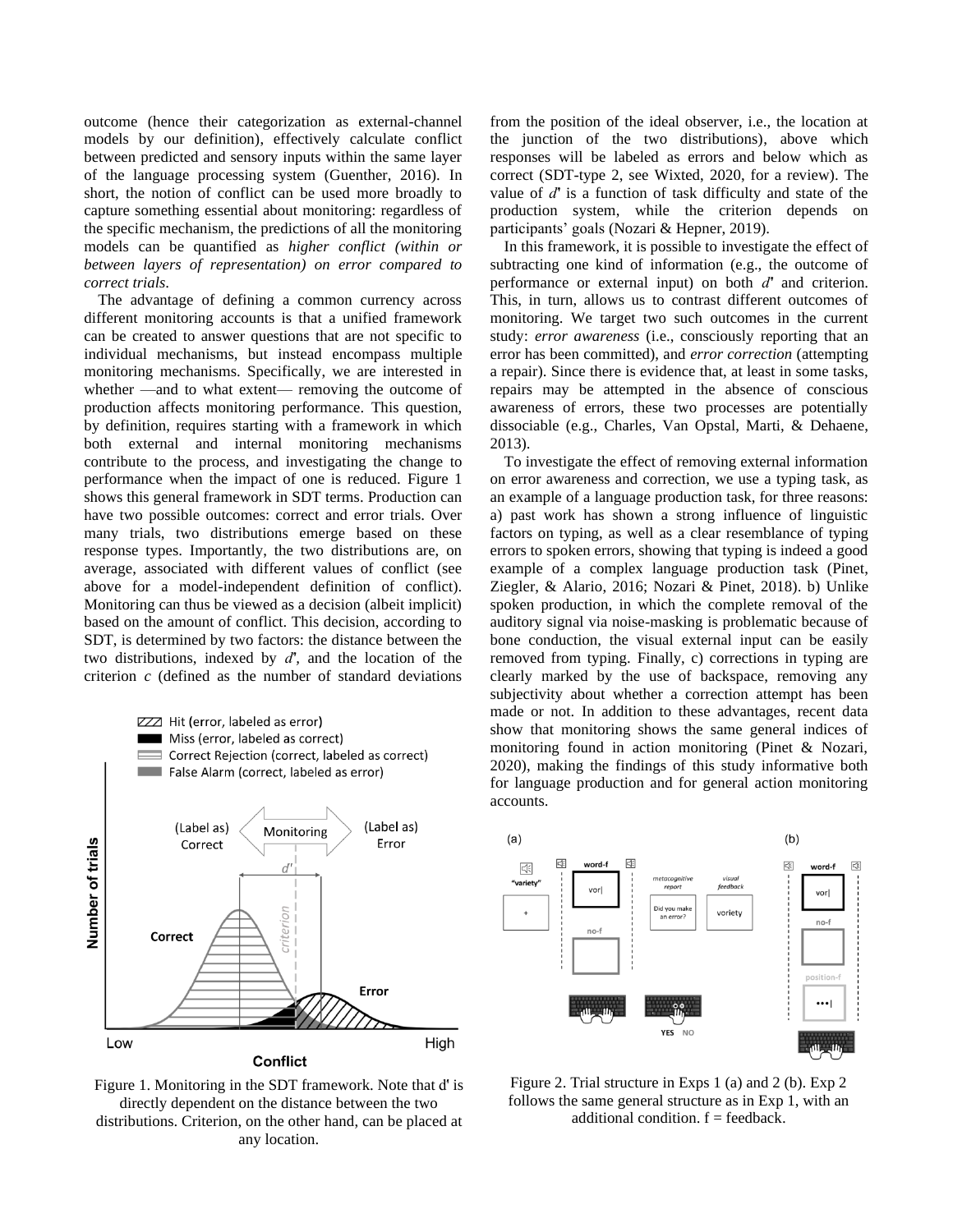In two experiments, we had people type the words they heard under a temporal deadline. In the baseline (wordfeedback) condition, they saw what they typed on the screen in real time. In the no-feedback condition, the word did not appear on the screen until the end of the trial, with the goal of understanding the potential detriment to monitoring performance as a function of removing visual information. Based on prior results, we expected lower correction rates in the no-feedback compared to the word-feedback condition (Pinet & Nozari, 2020). The new manipulation in Exp 1 was adding a question right after typing, asking participants if they had made an error or not (metacognitive judgment; Fig. 2), as an independent measure of error awareness. Exp 2 aimed to replicate the findings of Exp 1 and further probe the specific role of visual information in monitoring. We added a new condition (position-feedback), in which participants saw dots (instead of letters) as they typed, similar to masked password typing (Fig. 2; position-f). This condition still provided visual information about the *position* of the letters, but not their *identity*, and could thus distinguish between the role of these two sources of visual information for monitoring.

The data from both experiments were coded as Hits, Misses, Correct Rejections, and False Alarms (see Fig. 1 for definitions) and were analyzed by SDT models which estimated *d́'* and criterion parameters for each subject. Group analyses compared these parameters across conditions. A decrease in *d́'* indexes the loss of information that cleanly teases apart the distributions of correct and error trials, and thus tells us about the necessity of certain kind of information for monitoring. A change in the criterion, on the other hand, tells us about how participants deal with the reduced quality of information. A shift to the left would indicate participants' desire to detect/correct as many errors as possible, even at the cost of erroneously marking some correct responses as errors, i.e., False Alarms. A shift to the right, on other hand, marks a tendency to avoid False Alarms, even if it means missing some errors. The comparisons, thus, paint a full picture of the contribution of visual information (positional vs. identity) to error awareness and corrections, as well as participants' strategies on how to use such information.

## **Experiment 1**

## **Methods**

**Participants** Participants were recruited via Amazon Mechanical Turk. Their eligibility to participate was determined using a short online task, in which they heard and typed words in two phases: in phase 1, they heard 15 words, one at a time, to type without time pressure. In phase 2, they heard another 15 words and had 2000 ms to finish typing them. A minimum criterion of 80% accuracy in phase 1, and 80% completed responses by the deadline with at least 50% accuracy in phase 2 was required for inclusion in the study. Forty-two native English-speaking participants (17 male; mean age=  $35.6$ , SD = 8 years) who passed these criteria took part in the study in exchange for payment.

**Stimuli** Stimuli were 600 7- and 8-letter words from the English Lexicon Project database (Balota et al., 2007). Logtransformed word frequency ranged from 1.7 to 3. Plural forms, compound words, and words that had homophones, were not included. Words were divided into two lists of 300 items, balanced with regard to number of phonemes, syllables and letters, word and bigram frequency, and percentage of bimanual alternations. Words in both lists were recorded by a native English speaker.

**Procedures** The experiment was programmed using the jsPsych library (de Leeuw, 2015), embedded in an HTML environment, and completed online. The Python library psiTurk (Gureckis et al., 2016) was used to handle participants' recruitment and compensation.

The task was a typing-to-dictation task. On each trial, participants heard a word, followed by a beep (1000 Hz, 100 ms). They were instructed to finish typing the word before a second beep, 1800 ms after the first one (but their responses were registered for an additional 500 ms after the second beep). They could use backspace and correct their responses if they wished to. Immediately after that, participants completed the metacognitive judgment task, in which they answered yes/no to the question "Did you make an error in what you first typed?". Clear instructions were given that even corrected errors should be counted as errors (a "yes" response). Trials were separated by 500 ms intertrial intervals. There were breaks every 50 trials.

Participants completed two conditions in counterbalanced order, with list assignment to conditions also counterbalanced across participants. In the word-feedback (baseline) condition, participants saw, in real time, what they typed on the monitor. In the no-feedback condition, the screen remained blank as they typed. They were only shown the outcome of typing after answering the metacognitive judgment task (Fig 2a).

**Analyses** Performance measures included errors, response time (RTs), interkeystroke intervals (IKIs), and two measures of monitoring: metacognitive judgments (as measuring error awareness) and backspaces (as measuring corrections). Data were analyzed in R, using the psycho package version 0.4.91 (Makowski, 2018) for fitting signal detection models, and the lmerTests package for computing statistics (Kuznetsova, Brockhoff, & Christensen, 2017). Multilevel models with random effects of both subjects and items were used for the analyses of accuracy, RT and IKI data. Model-derived parameters must be calculated over all trials per subject, thus they were analyzed using linear regression models with random effect of subjects only. Error trials were excluded from RT and IKI analyses. RTs and IKIs shorter or longer that 3SD from participant means were also excluded.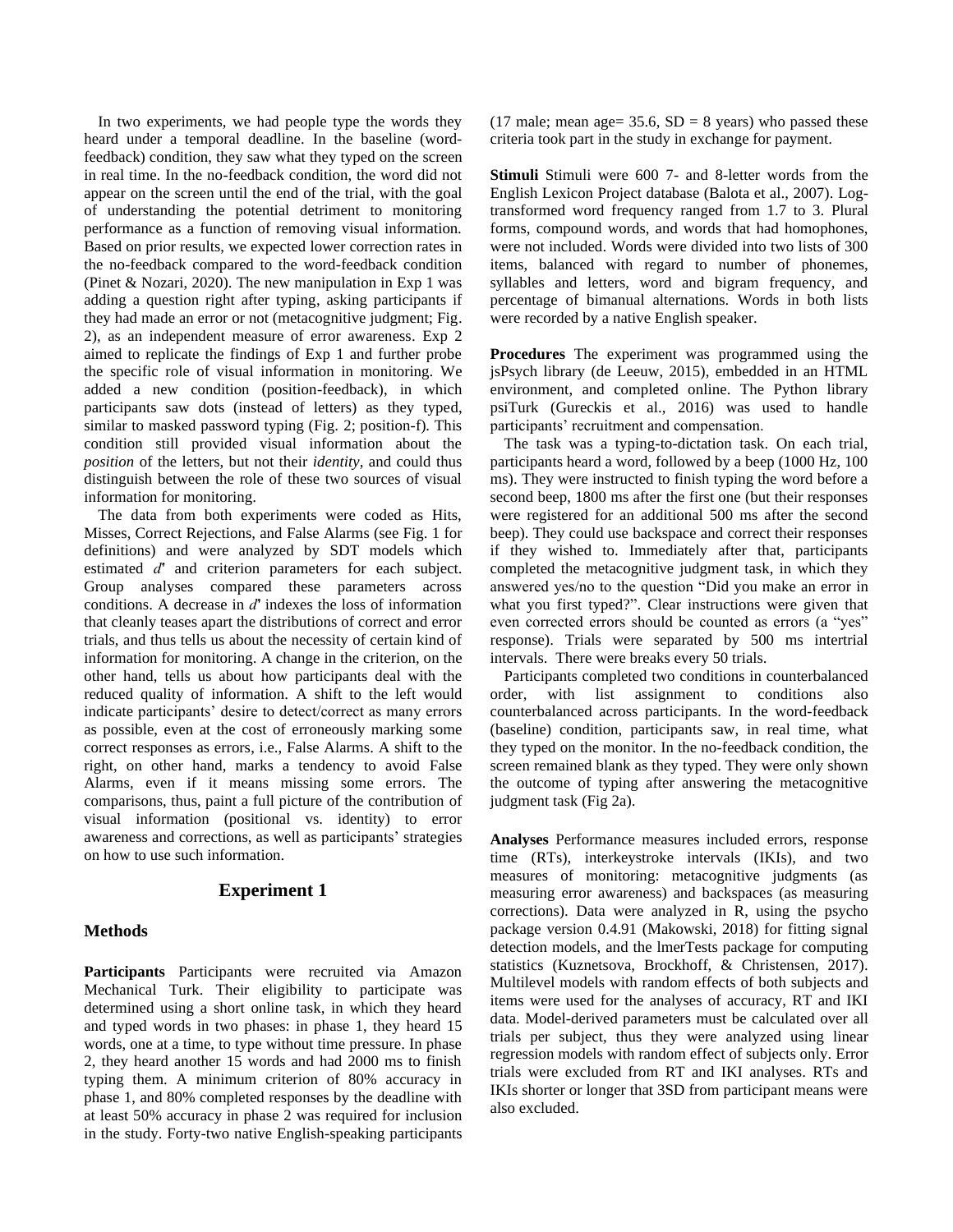#### **Results & Discussion**

One participant was excluded for failure to follow task instructions. The error rate in the no-feedback condition was lower than the word-feedback condition (21.2±10.3% vs. 22.6 $\pm$ 10.7%;  $\beta$  = 0.088, z = 2.6, p = .009). Average RTs, on the other hand, were higher in the no-feedback compared to the word-feedback condition (390.2±76ms vs. 362±92ms; β  $= 29.7$ , t = 16.8, p <.001). The same was true for IKIs (168.7 $\pm$ 24ms vs. 163.3 $\pm$ 26ms;  $\beta$  = 5.86, t = 15.2, p <.001). Figure 3 shows the SDT measures for monitoring indices.

The overall rate of error awareness (hit rate) in metacognitive judgments was 69% and 54% in the wordfeedback and no-feedback conditions, respectively. Modelestimated *d́'* was significantly lower for the no-feedback compared to word-feedback condition (2.1  $\pm$  0.4 vs. 2.9  $\pm$ 0.6; β = -.81, t = -7.0, p <.001), whereas the location of the criterion did not significantly differ between the two conditions  $(1.0 \pm .4 \text{ vs. } .9 \pm .3; \beta = .08, t = 1.1, p = .32)$ .

The overall rate of correction attempts (hit rate) was 28% (763 attempts) in the word-feedback and 8% (221 attempts) in the no-feedback conditions. Model-estimated *d́'* was significantly lower for the no-feedback compared to wordfeedback condition (1.2 ± .6 vs. 2.0 ± .8;  $\beta$  = -.83, t = -5.1, p <.001). Criterion was significantly higher in the nofeedback compared to the word-feedback condition  $(2.2 \pm .4)$ vs.  $1.7 \pm .5$ ;  $\beta = .50$ ,  $t = 5.1$ ,  $p < .001$ ).

Metacognitive judgments (error awareness)



Figure 3. Results of metacognitive judgments (upper panel) and error corrections (lower panel) in Exp 1. Left panels show d-prime, and right panels criterion values.

To summarize, removing visual feedback slowed down typing, but participants were not any less accurate. There was a modest drop in error awareness and a much greater drop in correction attempts (22% vs. 71% change over baseline, respectively). Model-derived *d'* was significantly lower in the absence of visual information, for both error awareness and correction measures, showing that visual information contributed to cleaning up the conflict between error and correct responses in both tasks. Participants, however, treated the decreased quality of information differently in the two cases: while they did not shift the criterion position for metacognitive judgments, they significantly shifted it to the right for corrections, i.e., they sacrificed Hits in order to minimize False Alarms. This is most likely due to the fact that correction attempts are costly; participants must stop ongoing behavior, erase the mistake, replace the segment with a repair, and resume typing. This takes both time and effort. By shifting their criterion to the right, they minimize the chance of unnecessary corrections (False Alarms dropped from 3.5% to 1.6%). Yes/no metacognitive judgments, on the other hand, are not associated with similarly high cognitive costs, hence no rightward shift of the criterion despite lower *d'*s in this task.

The results of Exp 1 showed the importance of visual information for both conscious detection and correction of errors, with the latter taking a much bigger hit when visual information was absent. But which aspect of visual information is critical for repairs, the position of the error or the identity of the letters? Exp 2 answers this question.

### **Experiment 2**

#### **Methods**

**Participants** Forty-two English speaking participants who had not participated in Exp 1 and who passed the screening test described under that experiment were recruited via Amazon Mechanical Turk and took part in the study in exchange for payment.

**Stimuli** The same materials as Exp 1 were used. The 600 words were divided into three lists, balanced for factors described under Exp 1.

**Procedures** Procedures were similar to Exp 1, except that each participant completed three conditions in counterbalanced order, with lists also counterbalanced with regard to condition across participants. Word-feedback and no-feedback conditions were identical to Exp 1. In the position-feedback condition instead of each letter a dot (•) appeared on the screen as participants typed their response, similar to password typing.

**Analysis** Analyses were similar to Exp 1. Contrasts were treatment-coded. To compare all our conditions to each other, we used two different contrasts coding schemes, alternatively taking word-feedback and no-feedback as the reference level.

### **Results & Discussion**

One participant was excluded because of a technical issue in recording their keystrokes. The error rate was not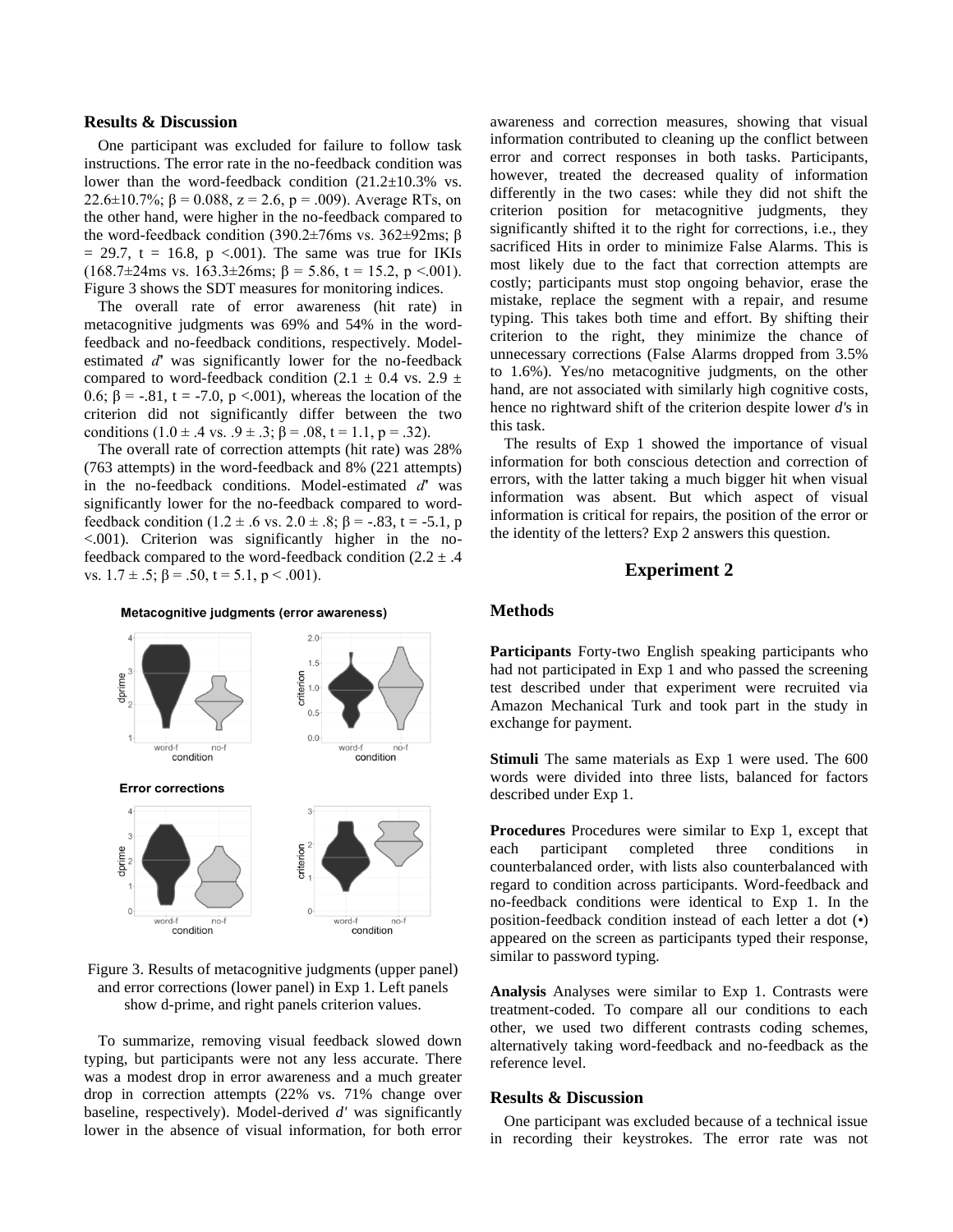significantly different between the word-feedback and nofeedback conditions (25.6  $\pm$  13% vs. 24.9  $\pm$  13%;  $\beta$  = 0.035,  $z = 0.86$ ,  $p = .39$ ), between the word-feedback and positionfeedback (25.5  $\pm$  12%;  $\beta$  = -0.005, z = -0.12, p = .91), or between the no-feedback and position-feedback ( $\beta$  = -0.042,  $z = -0.98$ ,  $p = 0.33$ . RTs, on the other hand, were significantly slower for the no-word feedback compared to the word-feedback (377.3  $\pm$  87ms vs. 359.2  $\pm$  87ms;  $\beta$  = 19.6,  $t = 8.8$ ,  $p < .001$ ). They were also significantly slower for the position-feedback compared to the word-feedback condition (378.0  $\pm$  84ms;  $\beta$  = 21.2, t = 9.6, p <.001). The comparison between the position-feedback and no-feedback revealed no significant difference (β = 1.6, t = 0.72, p = .48). IKIs were also significantly longer for the no-feedback compared to the word-feedback (178.0  $\pm$  29ms vs. 172.1  $\pm$ 28ms;  $β = 6.1$ ,  $t = 11.8$ ,  $p < .001$ ). The same was true for the comparison between position-feedback and word-feedback (176.0  $\pm$  28ms;  $\beta$  = 4.2, t = 8.3, p <.001). The comparison between position-feedback and no-feedback revealed significantly longer IKI in the no-feedback condition ( $\beta$  = -1.8,  $t = -3.5$ ,  $p < .001$ ). Figure 4 shows the SDT measures for monitoring indices.

#### Metacognitive judgments (error awareness)



Figure 4. Results of metacognitive judgments (upper panel) and error corrections (lower panel) in Exp 2. Left panels show d-prime, and right panels criterion values.

The overall rate of error awareness (hit rate) in metacognitive judgments was 69% in the word-feedback, 55% in the no-feedback, and 57% in the position-feedback conditions, respectively. As in Exp 1, the average *d́'* was significantly lower in the no-feedback compared to wordfeedback condition (1.9 ± .4 vs. 2.7 ± .6;  $\beta$  = -0.81, t = -7.5, p <.001). Similarly, average *d́'* in the position-feedback condition (2.0  $\pm$  .5) was significantly lower than wordfeedback condition ( $\beta$  = -0.69, t = -6.4, p <.001), but not significantly different from the no-feedback condition ( $\beta$  = 0.12,  $t = 1.1$ ,  $p = 27$ ). The criterion, however, was not significantly different for any of the comparisons (wordfeedback,  $.9 \pm .4$ , vs. no-feedback,  $.98 \pm .5$ ,  $\beta = 0.08$ , t = .76, p =.45; word-feedback vs. position-feedback, .95  $\pm$  .5;  $\beta$  = 0.05, t = 0.47, p =.64; no-feedback vs. position-feedback,  $\beta$  $= -0.03$ ,  $t = 0.11$ ,  $p = 0.78$ .

The overall rate of correction attempts (hit rate) was 19% in the word-feedback, 4% in the no-feedback, and 9% in the position-feedback conditions, respectively. As in Exp 1, average *d́'* was significantly lower in the no-feedback compared to word-feedback condition (.43  $\pm$  .9 vs. 1.1  $\pm$ 1.1; β = -0.82, t = -6.3, p<.001). Similarly, average *d́'* in the position-feedback condition (.69  $\pm$  .9) was significantly lower than word-feedback condition (β = -0.51, t = -3.9, p<.001). Importantly, the comparison between no-feedback and position-feedback also showed a significant difference between the two (β = 0.31, t = 2.4, p = 0.019). Moreover, in keeping with the results of Exp. 1, and in contrast to the pattern of results for metacognitive judgments, criterion placement changed as a function of condition. Average criterion value was significantly higher in the no-feedback compared to word-feedback condition  $(2.2 \pm .3 \text{ vs. } 1.8 \pm .4)$ ;  $\beta = 0.39$ , t = 5.1, p<.001), and in the position-feedback (2.0)  $\pm$  .3) compared to the word-feedback condition ( $\beta$  = 0.21, t  $= 2.7$ , p=.008). The position of the criterion was also significantly higher in the no-feedback compared to the position-feedback condition ( $\beta$  = -0.18, t = -2.4, p = .019).

To summarize, the results of Exp 2 replicated the findings of Exp 1 by showing that the removal of visual feedback made production slower but did not cause a drop in accuracy. There was also a modest drop in error awareness with a similar magnitude to that found in Exp  $1$  (~20%) change from the baseline) and a much steeper decrease in corrections (71% and 79% in Exps 1 and 2, respectively). Patterns of changes to *d'* and criterion as a function of removing visual feedback were identical to those reported in Exp 1. Providing positional information did not —and was not expected to— change error awareness. This information, however, caused a small but significant increase in the rate of corrections compared to when no visual information was present. The criterion in the position-feedback condition also fell in between word-feedback and no-feedback conditions, showing that access to positional information increased participants' motivation to attempt more repairs at the risk of potentially making more False Alarms. In short, positional information, in the absence of any information about letter identity was enough to change participants' repair behavior.

#### **General Discussion**

In two experiments, we applied SDT to data from a typing-to-dictation task, to assess the contribution of visual information in general (Exp 1) and positional information in specific (Exp 2) to error awareness and correction. Replicating previous reports (Pinet & Nozari, 2020), we found that removing visual information caused a modest decrease in error awareness and a much stronger decrease in